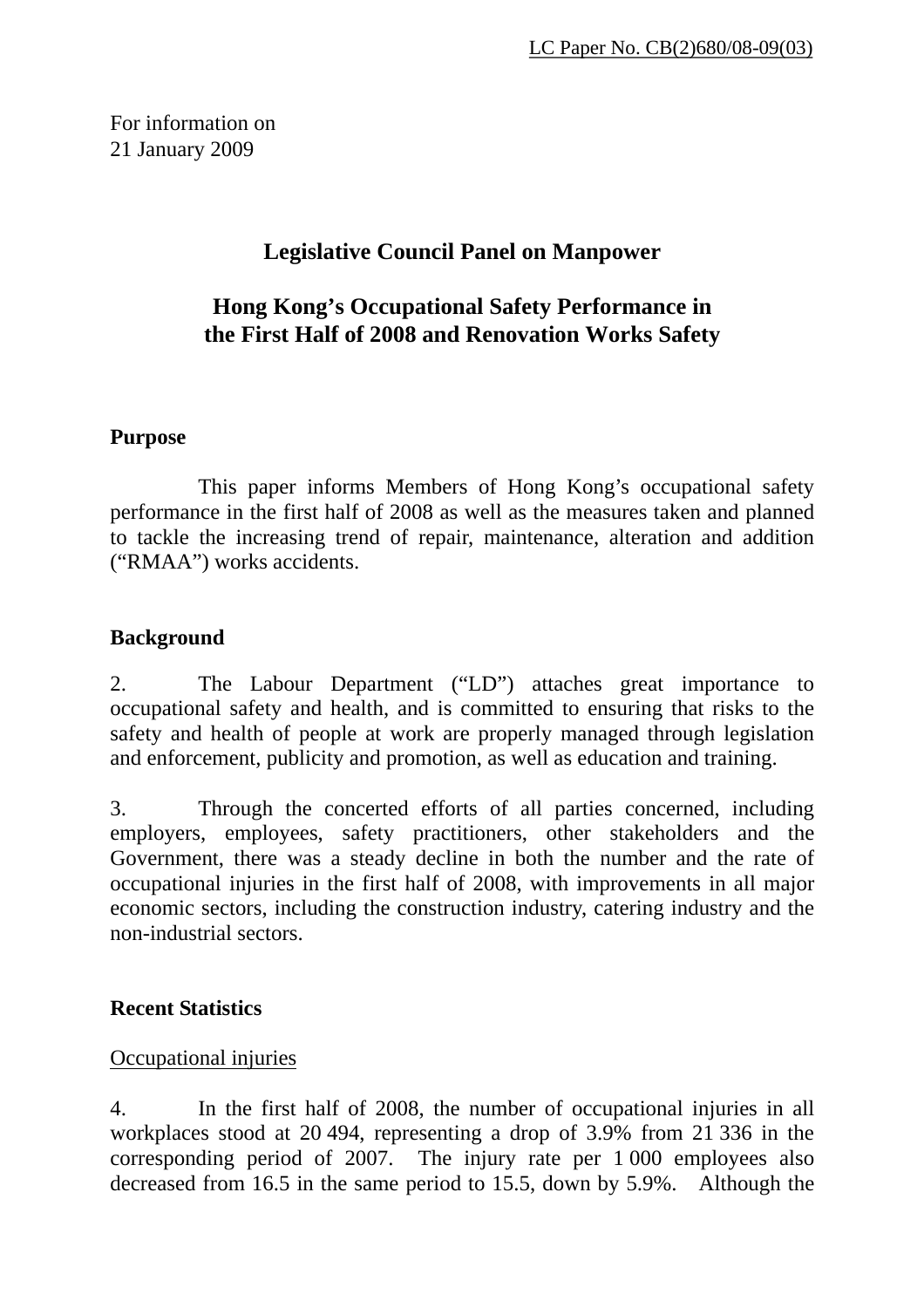number of occupational fatalities increased from 80 to 100, up by 25.0%, the increase was largely attributed to the increase in the number of traffic accidents (+8 cases) and cases involving natural causes (+10 cases). Statistics on occupational injuries in all workplaces between 2004 and mid-2008 are at **Table 1**.

|                                         | 2004   | 2005   | 2006   | 2007   | 2007<br>$1st$ Half | $20081st$ Half<br>(compared to<br>$2007 \mathrm{I}^{\mathrm{st}}$ Half) |
|-----------------------------------------|--------|--------|--------|--------|--------------------|-------------------------------------------------------------------------|
| <b>Fatal</b>                            | 187    | 187    | 187    | 172    | 80                 | 100<br>$(+25.0\%)$                                                      |
| <b>Non-fatal</b>                        | 43 838 | 44 080 | 46750  | 43 807 | 21 25 6            | 20 3 94<br>$(-4.1\%)$                                                   |
| <b>Total</b>                            | 44 025 | 44 267 | 46 937 | 43 979 | 21 3 3 6           | 20 4 94<br>$(-3.9\%)$                                                   |
| <b>Injury Rate /</b><br>1 000 employees | 18.1   | 17.8   | 18.4   | 16.9   | 16.5               | 15.5<br>$(-5.9\%)$                                                      |

**Table 1 – Occupational Injuries in All Workplaces** 

5. In the first half of 2008, "Transport and Related Services" and "Sanitary and Similar Services" recorded increases in accidents. Nevertheless, most of the accidents were minor in nature and mainly due to "slip, trip or fall on the same level" and "incorrect manual lifting or carrying". A detailed breakdown of the occupational injuries in all workplaces in the first half of 2008 by major economic activities is at **Annex 1**.

### Industrial accidents

6. The number of industrial accidents for all sectors in the first half of 2008 stood at 7 320, representing a drop of 4.6% from 7 674 in the corresponding period of 2007. The accident rate per 1 000 workers also decreased from 28.0 to 26.6, down by 4.7% (**Table 2**).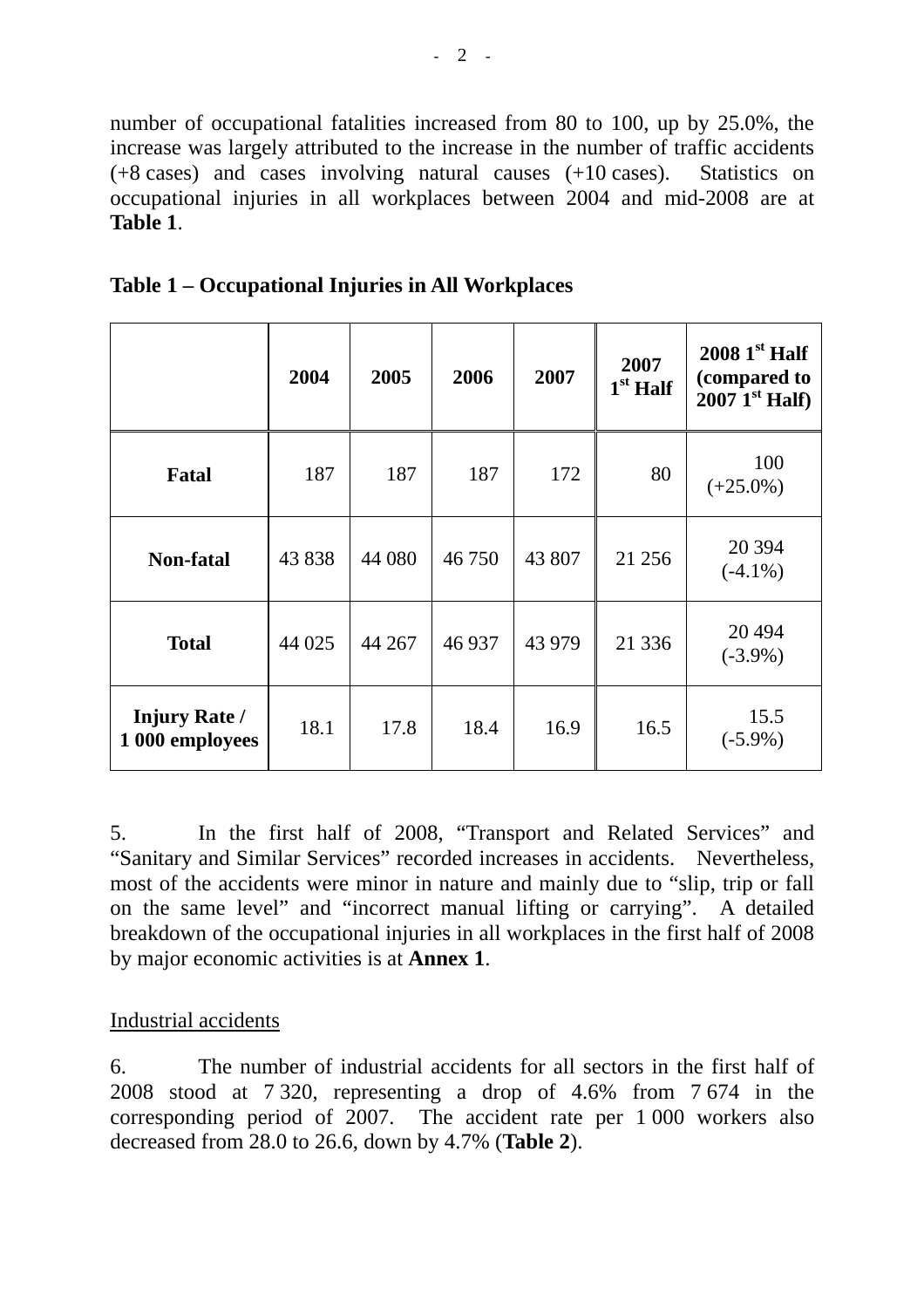|                                        | 2004   | 2005  | 2006    | 2007   | 2007<br>$1st$ Half | $20081st$ Half<br>(compared to<br>$2007$ <sup>Ist</sup> Half) |
|----------------------------------------|--------|-------|---------|--------|--------------------|---------------------------------------------------------------|
| <b>Fatal</b>                           | 24     | 29    | 26      | 25     | 13                 | 14<br>$(+7.7%)$                                               |
| <b>Non-fatal</b>                       | 17 509 | 16888 | 17 260  | 16 092 | 7661               | 7 3 0 6<br>$(-4.6\%)$                                         |
| <b>Total</b>                           | 17 533 | 16917 | 17 28 6 | 16 117 | 7674               | 7 3 2 0<br>$(-4.6\%)$                                         |
| <b>Accident Rate/</b><br>1 000 workers | 31.5   | 30.6  | 31.5    | 29.3   | 28.0               | 26.6<br>$(-4.7%)$                                             |

## **Table 2 – Industrial Accidents in All Sectors**

7. Of the 14 industrial fatalities in the first half of 2008, 11 occurred at construction sites, while the remaining 3 took place in other industrial undertakings. The causes of these cases were "fall of person from height" (7 cases), "striking against or struck by moving object" (3 cases), "trapped by collapsing or overturning object" (2 cases), "struck by falling object" (1 case) and "drowning" (1 case).

## Accidents in the Construction Industry

8. The high-risk construction industry still recorded the highest number of fatalities and accident rate among various sectors (**Table 3**). Although the number of fatal accidents increased slightly to 11 cases in the first half of 2008, compared with 9 cases in the corresponding period of 2007, it is encouraging to note the continuous improvement in the number of industrial accidents, recording a reduction of 3.6% to 1 376 from 1 427 in the corresponding period of 2007. The accident rate per 1 000 workers also fell from 56.3 to 55.0, down by 2.3%.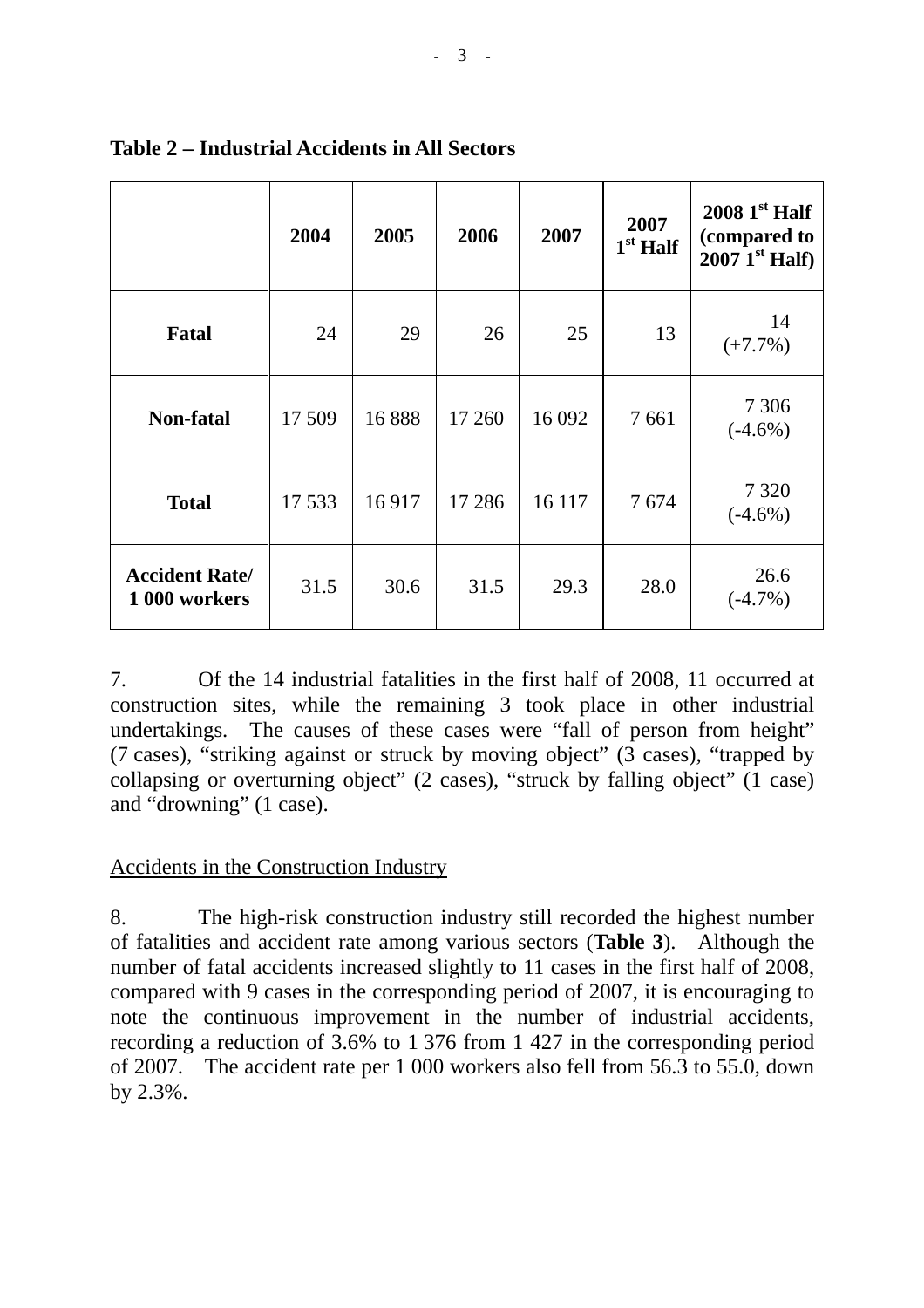|                                        | 2004 | 2005    | 2006    | 2007    | 2007<br>$1st$ Half | $20081st$ Half<br>(compared to<br>$2007 \; 1^{\rm st}$ Half) |
|----------------------------------------|------|---------|---------|---------|--------------------|--------------------------------------------------------------|
| Fatal                                  | 17   | 25      | 16      | 19      | 9                  | 11<br>$(+22.2\%)$                                            |
| Non-fatal                              | 3816 | 3 5 2 3 | 3 3 8 4 | 3 0 2 3 | 1418               | 1 3 6 5<br>$(-3.7\%)$                                        |
| <b>Total</b>                           | 3833 | 3 5 4 8 | 3 4 0 0 | 3 0 4 2 | 1 4 2 7            | 1 3 7 6<br>$(-3.6\%)$                                        |
| <b>Accident Rate/</b><br>1 000 workers | 60.3 | 59.9    | 64.3    | 60.6    | 56.3               | 55.0<br>$(-2.3\%)$                                           |

# **Table 3 – Industrial Accidents in the Construction Industry**

9. The causes of the 11 industrial fatalities in the construction sector in the first half of 2008 were "fall of person from height" (6 cases), "striking against or struck by moving object" (2 cases), "trapped by collapsing or overturning object" (2 cases) and "struck by falling object" (1 case). A detailed breakdown of accidents in the construction industry by type of accident is at **Annex 2**.

### Accidents in the Catering Industry

10. The catering industry still ranked top among all industries in terms of the number of work accidents. Yet the first half of 2008 saw a decline of 6.6% to 3 977 in the number of industrial accidents, compared with 4 256 in the corresponding period of 2007. The accident rate per 1 000 workers also decreased from 42.3 to 38.5, down by 8.9% (**Table 4**). A detailed breakdown of accidents in the catering industry by type of accident is at **Annex 3**.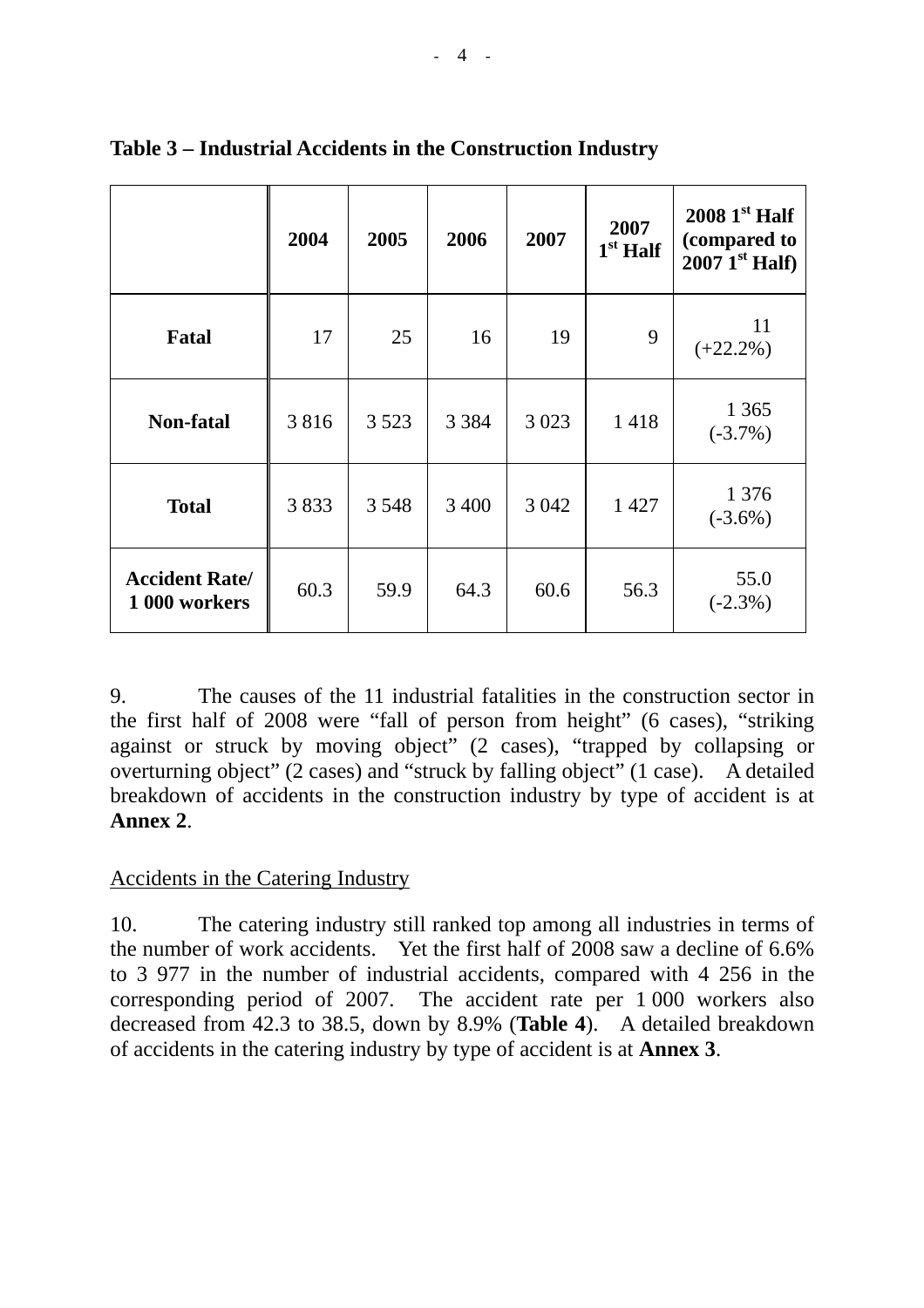|                                        | 2004     | 2005           | 2006           | 2007     | 2007<br>$1st$ Half | $20081st$ Half<br>(compared to<br>$2007$ <sup>1st</sup> Half) |
|----------------------------------------|----------|----------------|----------------|----------|--------------------|---------------------------------------------------------------|
| <b>Fatal</b>                           | $\theta$ | $\overline{0}$ | $\overline{0}$ | $\theta$ | $\overline{0}$     | $\boldsymbol{0}$<br>$(---)$                                   |
| Non-fatal                              | 9410     | 8 9 0 2        | 9 2 9 4        | 8876     | 4 2 5 6            | 3977<br>$(-6.6\%)$                                            |
| <b>Total</b>                           | 9410     | 8 9 0 2        | 9 2 9 4        | 8876     | 4 2 5 6            | 3 9 7 7<br>$(-6.6\%)$                                         |
| <b>Accident Rate/</b><br>1 000 workers | 51.5     | 47.3           | 47.2           | 43.5     | 42.3               | 38.5<br>$(-8.9\%)$                                            |

**Table 4 – Industrial Accidents in the Catering Industry** 

### **Counter Measures**

11. LD has implemented a series of measures, including enforcement campaigns as well as publicity and promotional drives, to enhance occupational safety and health awareness of employers and employees. In our enforcement and promotion efforts, we primarily target industries more prone to accidents, such as the construction and catering industries, as well as high-risk work activities, such as RMAA works, working at heights and container handling.

12. On the enforcement front, apart from regular inspections to workplaces to ensure compliance with relevant occupational safety and health legislation, we also launched a number of enforcement campaigns in the first half of 2008, focusing on construction safety, RMAA works safety, cargo and container handling safety and catering safety. During these special enforcement exercises, we inspected 13 059 workplaces and issued 4 042 warnings. During these special enforcement exercises, we initiated a total of 199 prosecutions against 111 of the workplaces inspected, mostly for unsafe working at heights, unsafe lifting operations, non-compliance with fire safety measures and non-provision/wearing of personal protective equipment. We also issued 172 improvement notices to secure compliance with the provisions of relevant legislation as well as 29 suspension notices to require action to rectify imminent risks of death or serious bodily injury.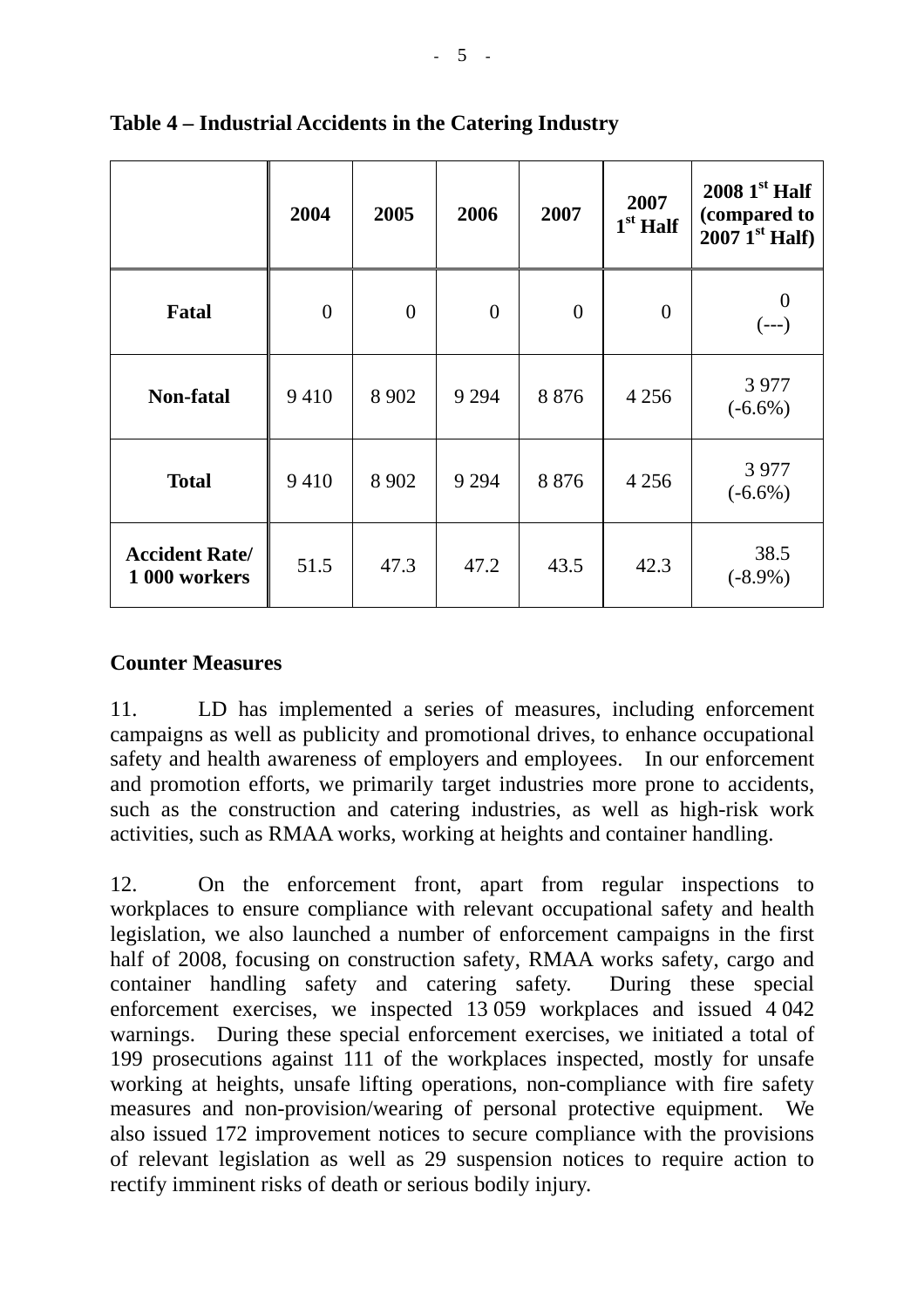13. As to publicity and promotion, we organised a series of campaigns, some in collaboration with relevant stakeholders, aiming at heightening safety awareness among employers and employees and cultivating a positive safety culture in workplaces. Major promotional and publicity activities conducted in 2008 included the Construction Industry Safety Award Scheme, the Catering Industry Safety Award Scheme, as well as a large-scale seminar on Work-at-height and RMAA Safety.

14. In the coming year, we will continue to target the catering industry and construction industry in our enforcement work. In view of the impending commencement of major infrastructure projects and acceleration of minor works for creation of jobs, we will also focus more enforcement efforts on construction hazards such as work-at-height, RMAA works (paragraphs 16 to 28), use of electricity, tower crane operations, construction vehicles and mobile plants to deter unsafe practices.

15. We will also sustain promotional efforts to enhance the safety and health at work in the construction and catering industries through annual safety awards for these two industries.

# **RMAA Works Safety**

16. Accidents in RMAA works have become a source of growing concern in recent years. Some of the RMAA works involve high-risk work processes such as work-at-height, use of truss-out scaffolds, use of ladders, work in confined spaces and use of electricity. These hazards, if not properly controlled, could lead to serious injuries or even deaths.

## RMAA Works Accidents

17. Accidents in RMAA works have formed a growing proportion of construction works accidents over the last few years **(Table 5),** increasing from 37.9% in 2004 to 50.1% in 2007. In the first half of 2008, RMAA works accidents accounted for 49.7% of all construction accidents, compared with 48.1% in the corresponding period in 2007.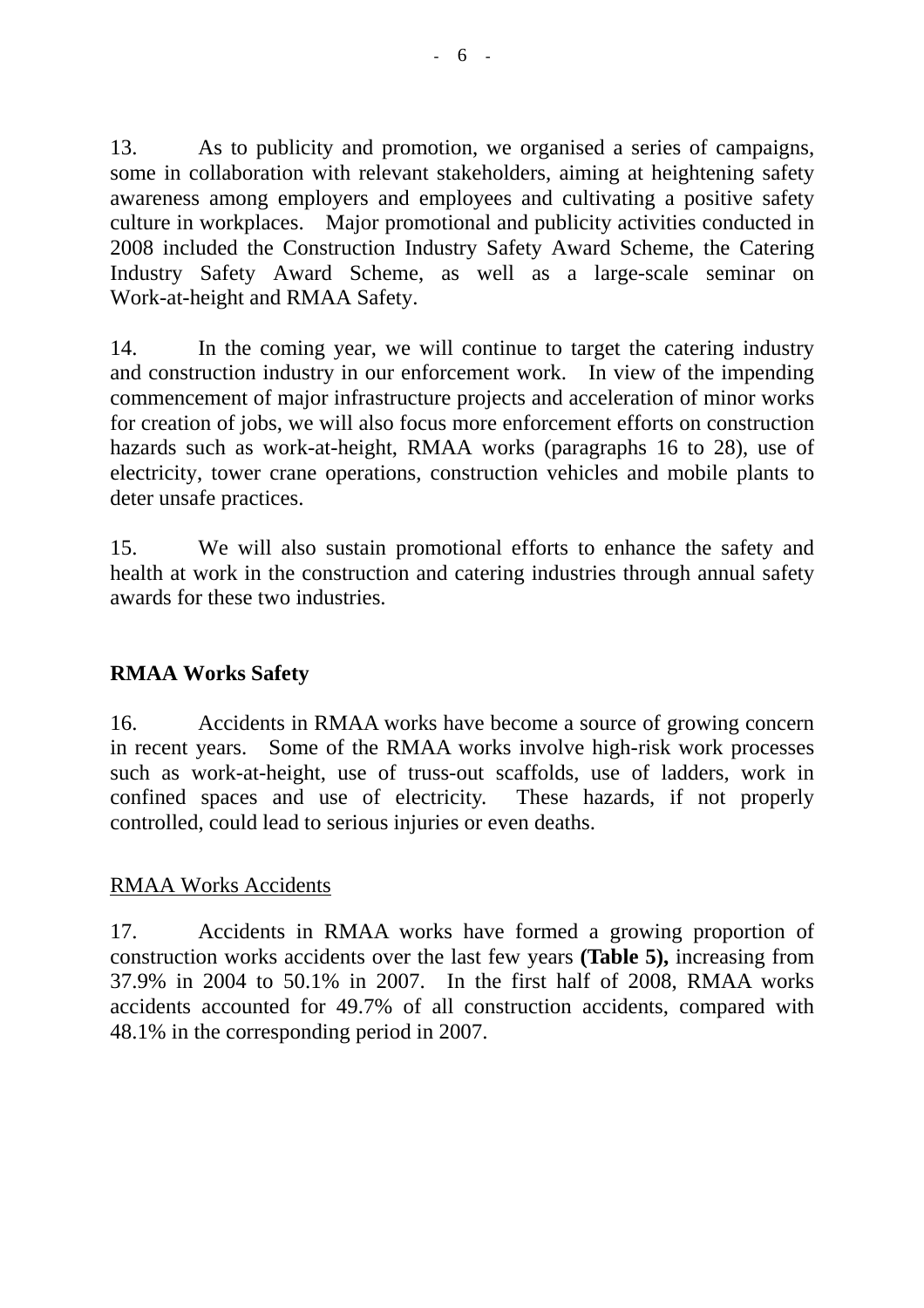|                                                                  | 2004  | 2005    | 2006  | 2007    | 2007<br>$1st$ Half | $20081st$ Half<br>(compared to<br>$2007$ <sup>1st</sup> Half) |
|------------------------------------------------------------------|-------|---------|-------|---------|--------------------|---------------------------------------------------------------|
| <b>RMAA</b> works<br>accidents                                   | 1454  | 1 509   | 1697  | 1524    | 687                | 684<br>$(-0.4\%)$                                             |
| <b>All construction</b><br>accidents                             | 3833  | 3 5 4 8 | 3 400 | 3 0 4 2 | 1 4 2 7            | 1 3 7 6<br>$(-3.6\%)$                                         |
| % of RMAA<br>works accidents<br>to all construction<br>accidents | 37.9% | 42.5%   | 49.9% | 50.1%   | 48.1%              | 49.7%<br>$(+3.3\%)$                                           |

|          |  |  |  | Table 5 – Percentage of RMAA Works Accidents in the Construction |
|----------|--|--|--|------------------------------------------------------------------|
| Industry |  |  |  |                                                                  |

18. The number of fatalities arising from RMAA works also accounted for a considerable proportion of all construction fatalities **(Table 6)**. In 2007, RMAA works fatalities accounted for 31.6% of all construction fatalities. Although in the first half of 2008, the proportion of RMAA works fatalities had slightly dropped to 36.4%, compared with 44.4% in the corresponding period in 2007, the situation worsened in the second half of 2008. Provisional figures as at end-December 2008 show that RMAA works have already claimed the lives of 9 workers out of a total of 22 workers for the whole construction sector. The majority of the fatalities involving RMAA works were caused by "fall of person from height" and "contact with electricity".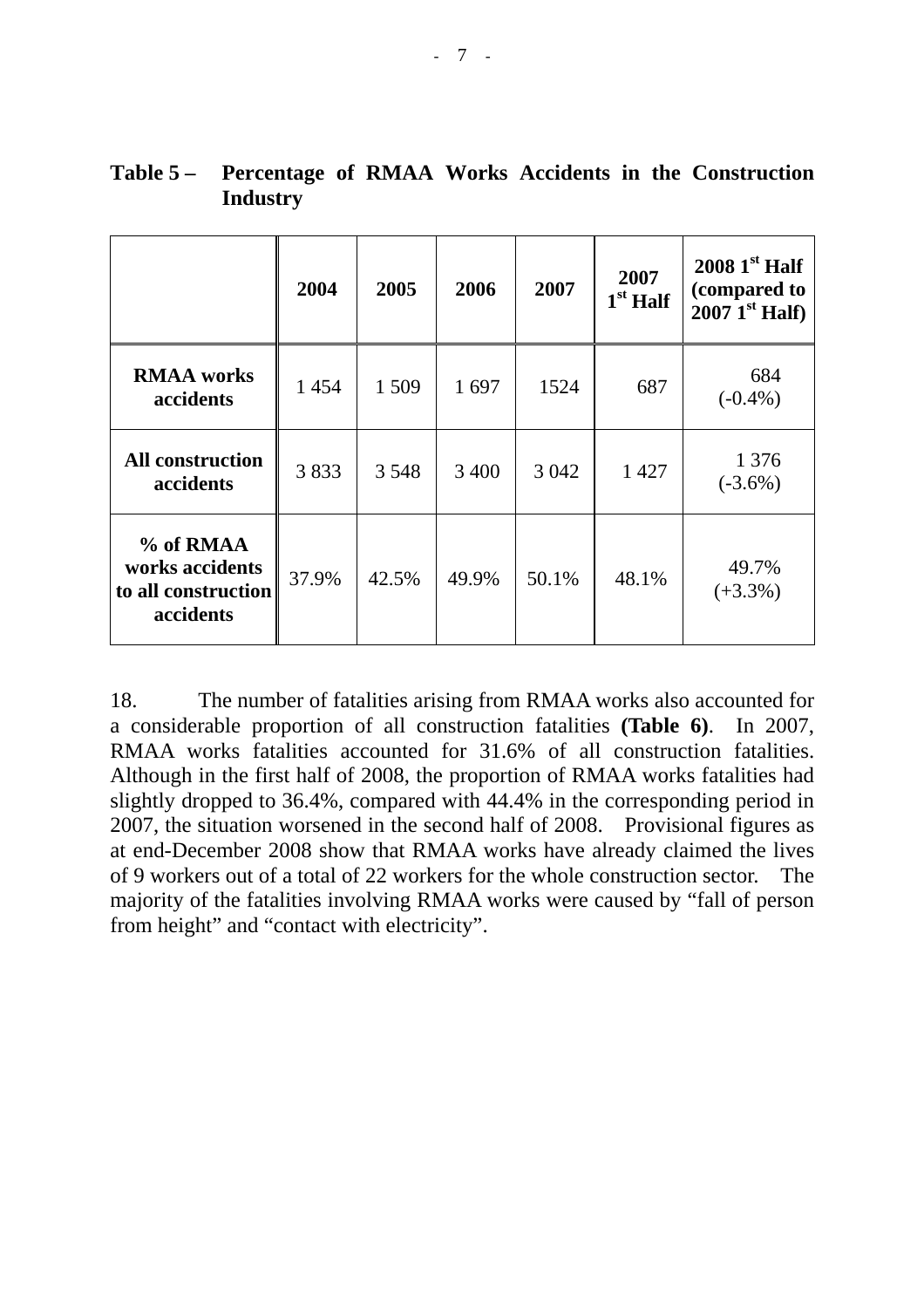|                                                                        | 2004  | 2005  | 2006  | 2007  | 2007<br>$1st$ Half | $20081st$ Half<br>(compared to<br>$2007$ <sup>Ist</sup> Half) |
|------------------------------------------------------------------------|-------|-------|-------|-------|--------------------|---------------------------------------------------------------|
| <b>RMAA</b> fatal<br>accidents                                         | 6     | 12    | 9     | 6     | $\overline{4}$     | $(0\%)$                                                       |
| <b>All construction</b><br>fatal accidents                             | 17    | 25    | 16    | 19    | 9                  | 11<br>$(22.2\%)$                                              |
| % of RMAA<br>fatal accidents<br>to all construction<br>fatal accidents | 35.3% | 48.0% | 56.3% | 31.6% | 44.4%              | 36.4%<br>$(-18.2\%)$                                          |

**Table 6 – Percentage of RMAA Works Fatalities in the Construction Industry** 

### Increase in RMAA Works

19. RMAA works have soared in recent years because of a sharp increase in the issuance of Removal Orders by the Buildings Department ("BD") associated with the tightening of enforcement against unauthorized building structures and the ageing of buildings. The growing trend is expected to continue in the coming years due to the proposed introduction of the Mandatory Building Inspection and Window Inspection Schemes by BD, and the launch of various subsidy schemes to encourage maintenance of old buildings.

20. Most RMAA works are small-scale and scattered in nature, undertaken by small contractors within a relatively short time span. Besides, small RMAA contractors are generally less conversant with the occupational safety and health legislation. There has been no lack of serious accidents due to inadequate awareness of safety precautionary measures by workers, who may also be owners or proprietors of small contractors. The anticipated growth in RMAA works, therefore, will bring challenges in enforcement and promotion of work safety, and calls for more focus. The major initiatives in this regard are set out at paragraphs 21 to 28 below.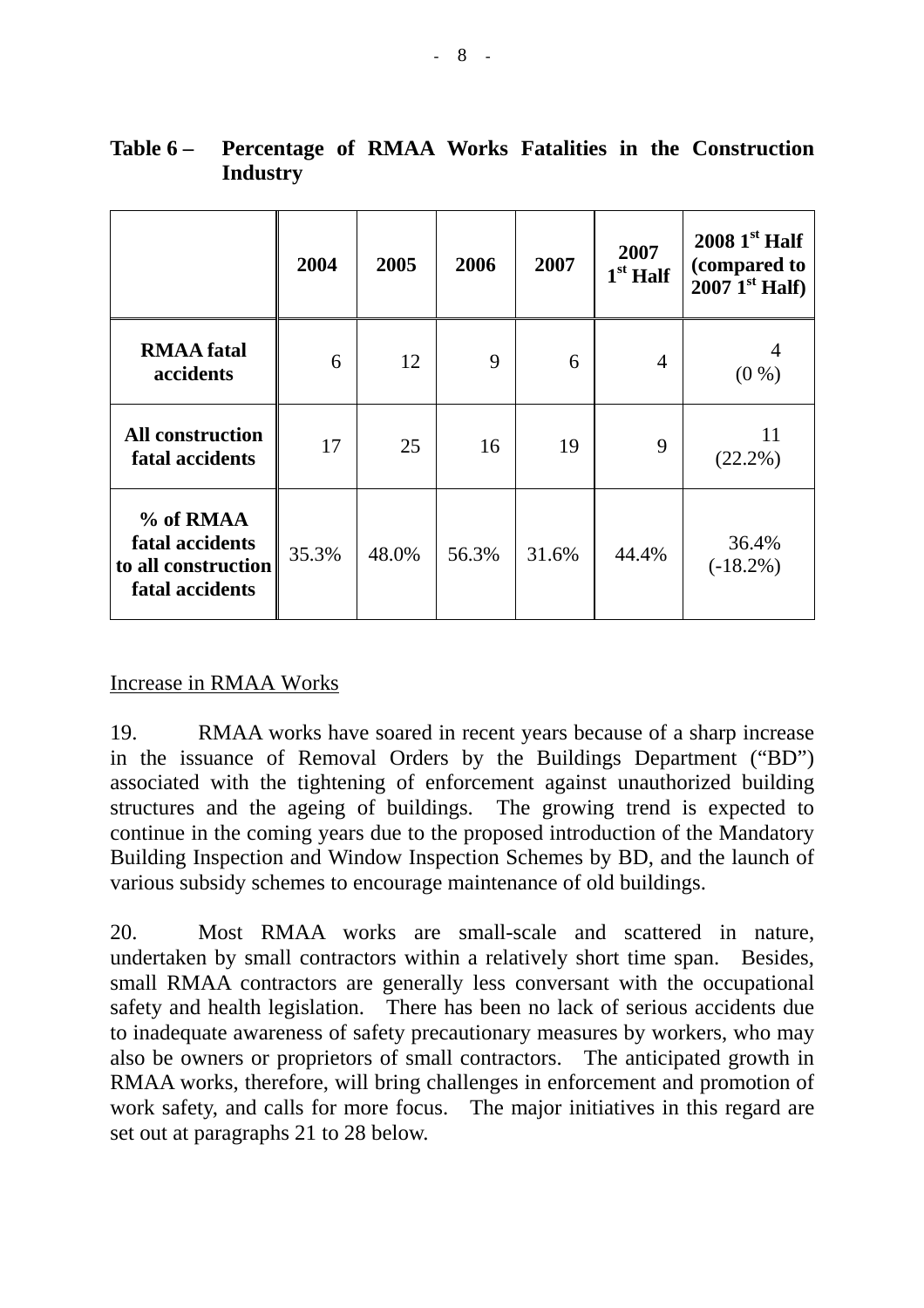#### More Focus on RMAA Works Safety

21. In respect of **enforcement**, we have intensified inspection to deter unsafe practices. Apart from regular inspections, we have extended patrol operations to cover not just normal working days, but also evenings and during holidays. In addition, we launched in the first half of 2008 a territory-wide safety campaign, inspecting 1 628 RMAA workplaces with 464 warnings issued as well as 36 prosecutions initiated. Besides, 26 improvement notices and 20 suspension notices were issued to secure prompt compliance with relevant safety legislation and remove imminent risks of death or serious bodily injury. Another round of such campaign was launched in August 2008, with 1 395 RMAA workplaces inspected and 388 warnings as well as 8 prosecutions initiated; 7 improvement notices and 12 suspension notices were also issued.

22. LD has established with the Hong Kong Association of Property Management Companies ("HKAPMC"), Housing Department ("HD"), Hong Kong Housing Society ("HKHS") and Urban Renewal Authority referral systems to enable the collection of intelligence on RMAA works, and facilitate prompt and targeted enforcement actions on such high-risk work activities.

23. There is a need to foster greater safety awareness among employers and employees in the trade, as well as members of the public as part of our strategy for tackling the problem. To this end, LD has launched a series of intensive **promotion and publicity campaigns**, targeting RMAA works activities, including the launch in November 2008 of a two-year publicity campaign, focusing particularly on RMAA works and safety of work-at-height. The campaign appeals to workers' concern about the well-being of their family in being safe at work, and comprises –

- (a) a new "Announcement in the Public Interest" broadcast on television, radio, public transport, mobile media and in shopping malls;
- (b) commercials and mini-dramas on work safety broadcast on radio;
- (c) publicity materials display on Government Poster Sites, outdoor billboards, roadside, public transport (such as MTR trains and escalator crowns of MTR stations, bus bodies and seat back) and in shopping malls and staging roving exhibitions;
- (d) feature articles in newspapers and on website of LD; and
- (e) promotional materials mail to contractors engaged in RMAA works.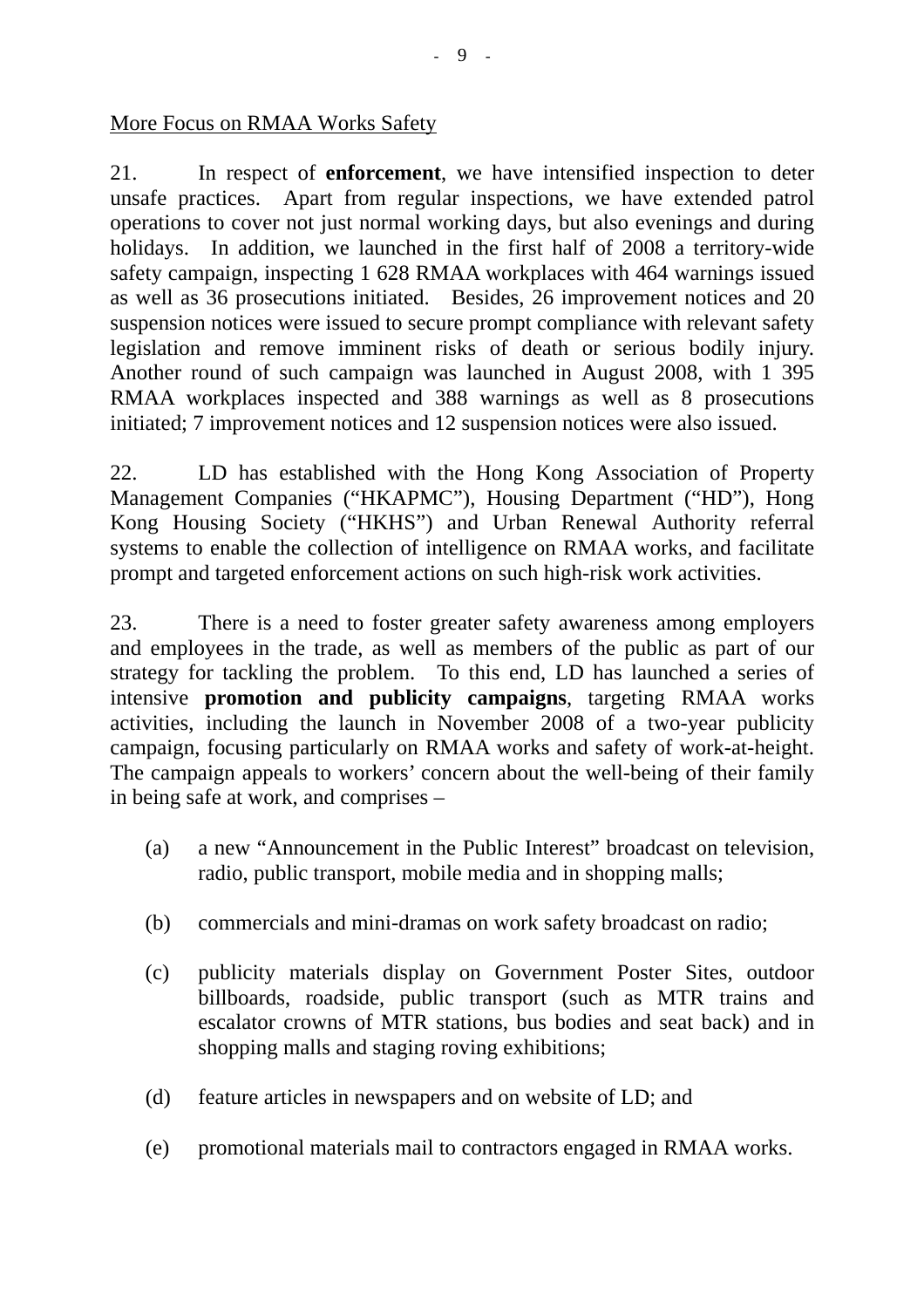24. In our efforts to reach out to RMAA contractors to promote safety awareness, we have organised safety seminars in collaboration with the Occupational Safety and Health Council ("OSHC"), related trade associations and workers' unions. In addition, we have a new category of competition introduced in the territory-wide Construction Industry Safety Award Scheme 2008/09 to encourage the participation of small RMAA contractors and award those with outstanding occupational safety and health performance.

25. RMAA safety is not just a matter for people in the trade, but also for members of the public who would naturally be interested in the safe conduct of renovation and maintenance works at their home, particularly the owners and occupiers of the premises undergoing RMAA works. Any accident in such work activities may disrupt the progress of the RMAA works and hence the life of the owner or occupier. Such accidents may also impose civil liabilities on the owners or occupiers. The resale value of the property may also be adversely affected should a serious accident such as a fatal one happened thereat.

26. It is, therefore, imperative that we promote awareness at the community level. To this end, we have started a number of initiatives at the district level, including –

- (a) delivering safety talks to property management personnel through building management courses and seminars run jointly by HKHS and various District Offices and District Councils;
- (b) stepping up cooperation with the Home Affairs Department ("HAD") to promote awareness of RMAA safety among members of incorporated owners of buildings; and
- (c) publishing guidebooks for reference by people in the industry as well as members of the public and distributing safety publications related to RMAA works at Public Enquiry Service Centres of HAD and Property management Advisory Centres of HKHS.

27. To further efforts in arousing community awareness that RMAA works safety is not just a matter for the contractors and workers, we will further strengthen our work in a number of areas in 2009 –

(a) partnering with different district organisations, including District Councils, property management companies and other local organisations, to promote RMAA safety;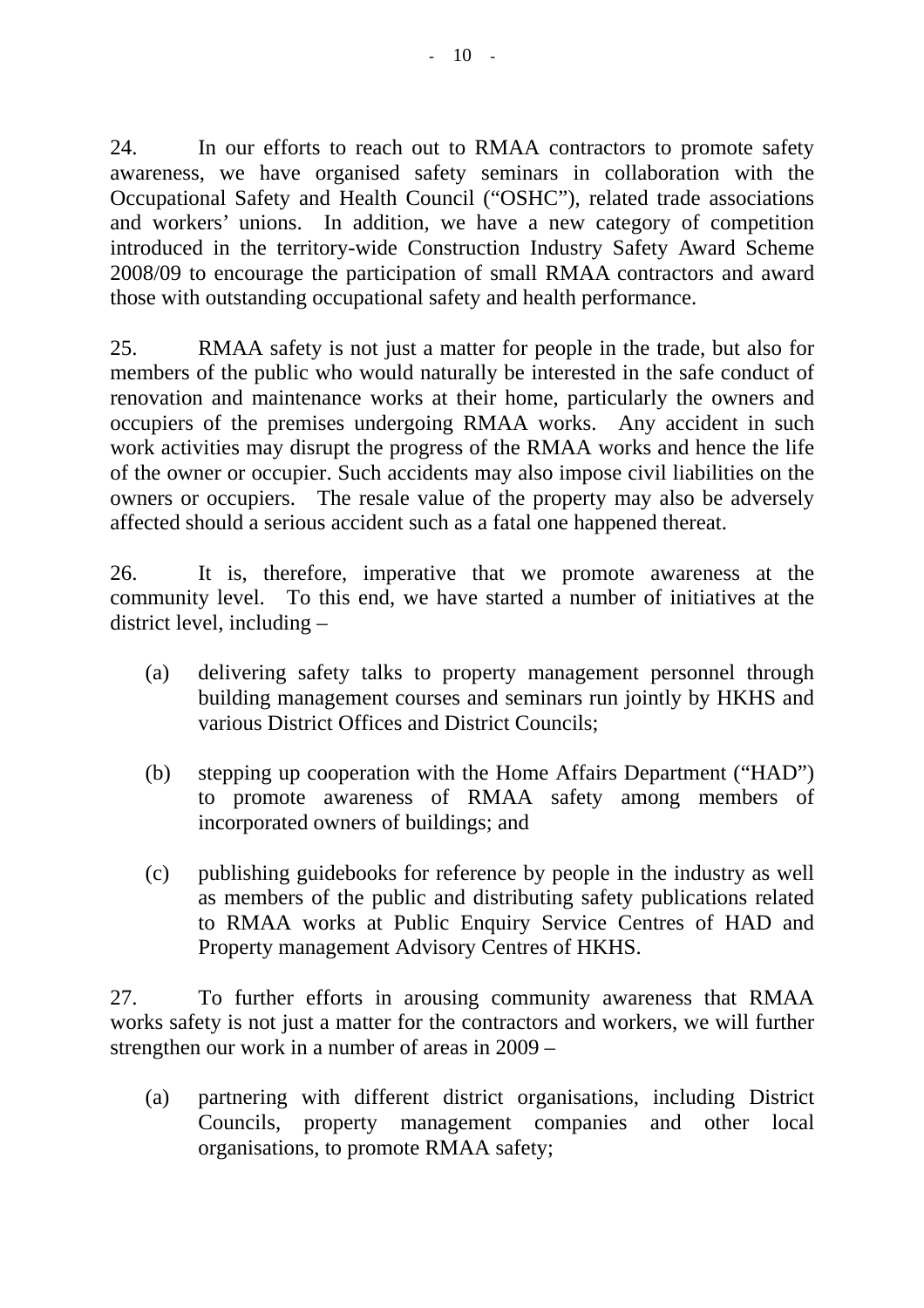- (b) promoting RMAA safety through the safe community network of the  $OSHC<sup>1</sup>$  $OSHC<sup>1</sup>$  $OSHC<sup>1</sup>$ ;
- (c) organising safety seminars for RMAA contractors working for the HD, HKHS and various universities; and
- (d) organising safety promotion activities for members of trade associations related to RMAA works.

28. To encourage small contractors to use proper safety equipment, LD had also, in collaboration with OSHC, launched a sponsorship scheme in 2005 to help small and medium-sized enterprises ("SME") purchase safety equipment for RMAA works. The scheme provides a subsidy of up to \$4,000 to each eligible SME to purchase T-shaped metal brackets and fall-arresting equipment for work-at-height, including transportable temporary anchor device, safety harness, fall arresting device and independent lifeline. As a prerequisite, beneficiary-SMEs must send their employees to attend the related safety training courses provided by OSHC free of charge. Through such support, it is also hoped to correct the working habits of the contractors. Up to 12 December 2008, a total of 359 applications have been approved with over \$1.15 million of subsidy granted.

### **Way Forward**

 $\overline{a}$ 

29. In the coming years, we will continue to focus enforcement, publicity and promotion on RMAA works, which are expected to continue to grow.

Labour and Welfare Bureau Labour Department January 2009

<span id="page-10-0"></span><sup>1</sup> Developed by the World Health Organization, a "Safe Community" is a community where people can live, work and play safely and healthily. "Safe Community" is an integrated approach to occupational safety and health promotion in Hong Kong to develop a safety culture in community level. The "Safe Community" approach provides a focal point for the community leaders, employers and employees of large and small enterprises, policemen, firemen, safety professionals and those who are keen in community affairs, to build up a better community where they work or live. Occupational Safety & Health Council has established the first two safe communities, Tuen Mun Safe Community and Kwai Tsing Safe Community, in Hong Kong in 2000. The Council also entered an agreement with the WHO to be its Affiliated Safe Community Support Centre on 21 March 2000.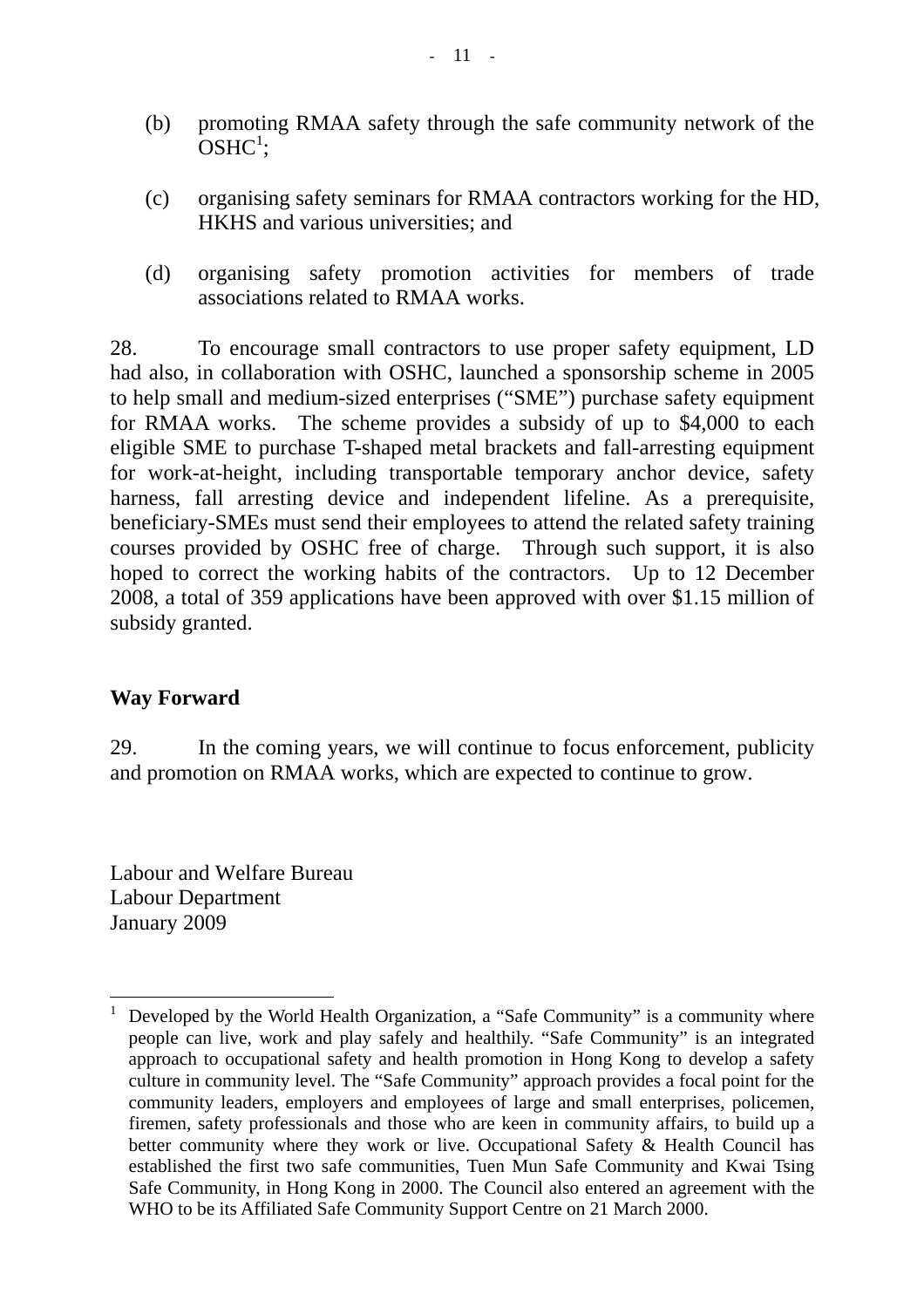#### **Occupational Injuries in All Workplaces in 2006 / 2007 and 1st Half of 2007 / 1st Half of 2008 - analysed by Major Economic Activity -**

#### 二零零六年 **/** 二零零七年 及 二零零七年上半年 **/** 二零零八年上半年 所有工作地點之職業傷亡個案以主要經濟行業分析

| Major Economic Activity<br>主要經濟行業                                                               |                               |              | 2006<br>二零零六年 |              | 2007<br>二零零七年 |              | 1st Half of 2007<br>二零零七年上半年 |              | 1st Half of 2008<br>二零零八年上半年 |  |
|-------------------------------------------------------------------------------------------------|-------------------------------|--------------|---------------|--------------|---------------|--------------|------------------------------|--------------|------------------------------|--|
| Agriculture and Fishing                                                                         | 漁農業                           | 162          |               | 176          |               | 83           |                              | 76           |                              |  |
| Mining and Quarrying                                                                            | 採礦及採石業                        | $\mathbf{0}$ |               | $\mathbf{0}$ |               | $\mathbf{0}$ |                              | $\mathbf{0}$ |                              |  |
| Manufacturing                                                                                   | 製造業                           | 4 2 2 8      | (21)          | 3967         | (21)          | 1939         | (12)                         | 1769         | (10)                         |  |
| <b>Electricity</b> and Gas                                                                      | 電力及燃氣業                        | 50           |               | 33           | (1)           | 16           |                              | 27           |                              |  |
| Construction                                                                                    | 建造業                           | 3499         | (20)          | 3 1 3 5      | (37)          | 1480         | (16)                         | 1 3 9 5      | (18)                         |  |
| Wholesale & Retail Trades,<br><b>Restaurants and Hotels</b>                                     | 批發、零售、飲食及酒店業                  | 14 6 65      | (26)          | 13 916       | (16)          | 6780         | (8)                          | 6 2 0 3      | (11)                         |  |
| Transport & Related Services,<br>Storage and Communication                                      | 運輸及有關行業、倉庫<br>及通訊業            | 5491         | (29)          | 5 0 23       | (26)          | 2 3 6 8      | (11)                         | 2 604        | (12)                         |  |
| Financing, Insurance, Real Estate<br>and Business Services (including<br>Import & Export Trade) | 金融、保險、地產及商用服<br>務業 (包括進出口貿易業) | 5911         | (55)          | 5 7 7 2      | (46)          | 2 7 9 4      | (19)                         | 2 7 6 3      | (25)                         |  |
| Community, Social & Personal<br>Services                                                        | 社區、社會及個人服務業                   | 12 9 21      | (36)          | 11953        | (25)          | 5 8 6 5      | (14)                         | 5 6 5 7      | (24)                         |  |
| Activities not adequately defined                                                               | 未能介定之行業                       | 10           |               | 4            |               | 11           |                              | $\mathbf{0}$ |                              |  |
| <b>TOTAL</b>                                                                                    | 總數                            | 46 937       | (187)         | 43 979       | (172)         | 21 3 3 6     | (80)                         | 20 4 94      | (100)                        |  |
| <b>Employment Size</b>                                                                          | 受僱人數                          | 2 550 607    |               | 2 604 836    |               | 2 592 823    |                              | 2 646 392    |                              |  |
| <b>Injury Rate</b><br>per 1 000 employees                                                       | 每1000名僱員計的<br>傷亡率             | 18.4         |               | 16.9         |               | $16.5*$      |                              | $15.5*$      |                              |  |

Notes:

1. Occupational injuries (including industrial accidents) are injury cases arising from work accidents, resulting in death or incapacity for work of over three days, and reported under the Employees' Compensation Ordinance. Since 1.1.1998, Labour Department has used the date of occurrence of an injury as the basis for computing work injury statistics instead of the date of reporting in order to reflect more accurately the number of work injuries occurring in the year.

2. Figures in brackets denote the number of fatalities.

3. Employment Size was based on the *Quarterly Report of Employment and Vacancies Statistics* published by the Census and Statistics Department. Since 2006, the number of employees in Government Sector was provided by Civil Service Bureau.

4. "\*" denotes Annualised Injury Rate per 1 000 employees

#### 註釋:

1. 職業傷亡個案是指根據《僱員補償條例》呈報由工作意外引致死亡或失去工作能力3天以上的受傷個案(包括工業意外個案)。 由1998年1月1日開始,勞工處採用個案發生日期替代個案呈報日期作爲編算工作傷亡統計數據的基礎,以便更準確地反映所述 時段內發生的工傷個案。

2. 括號內的數字顯示死亡人數。

3. 受僱人數資料源自政府統計處發表的*就業及空缺按季统計報告*。由2006年開始,政府部門的僱員數字資料是由公務員事務局提供。

4. "\*" 顯示每1 000名僱員計的年值化傷亡率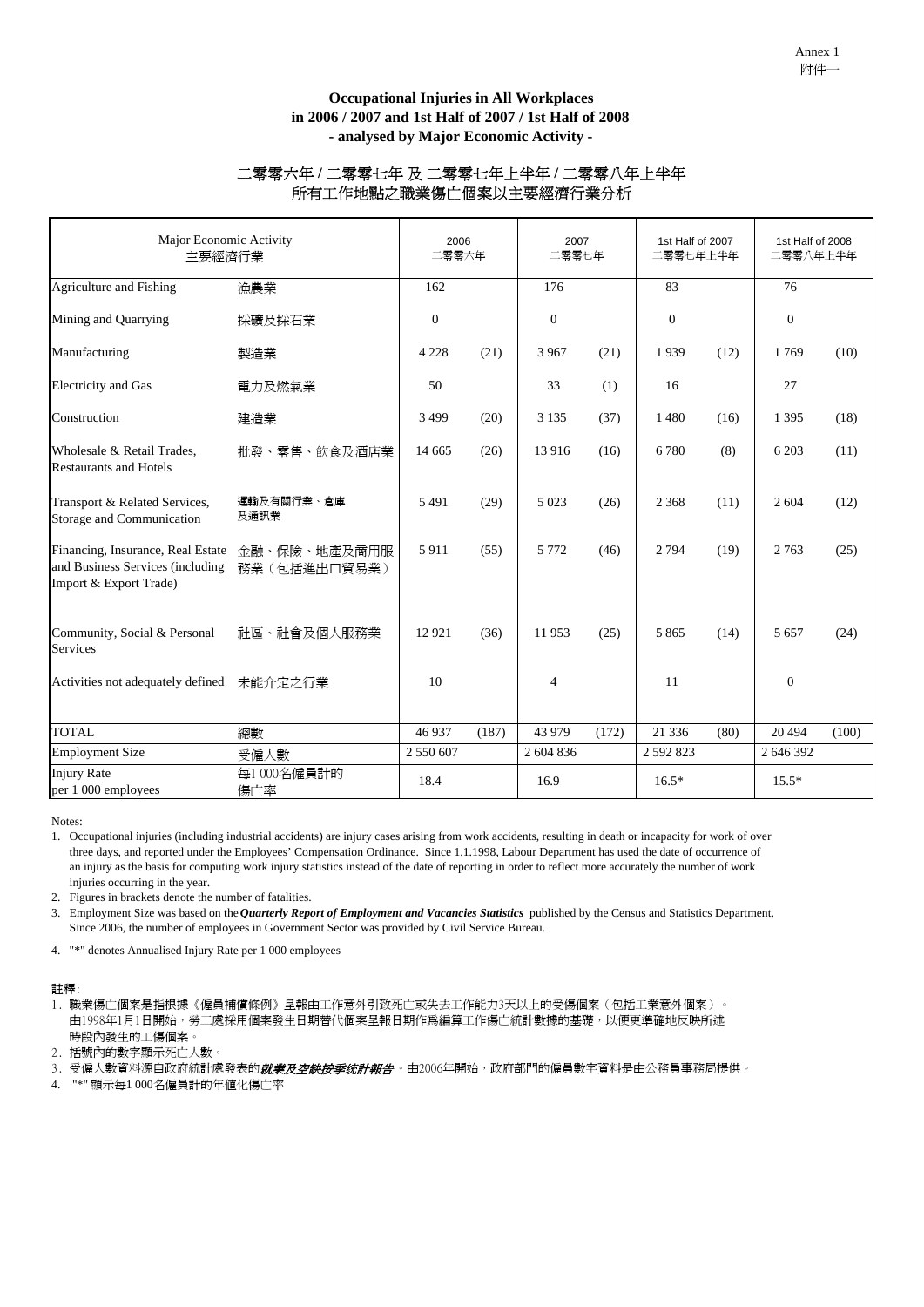#### **in 2006 / 2007 and 1st Half of 2007 / 1st Half of 2008 Industrial Accidents in Construction Industry - analysed by Type of Accident -**

#### 二零零六年 **/** 二零零七年 及 二零零七年上半年 **/** 二零零八年上半年 建造業之工業意外個案以意外類別分析

| Type of Accident<br>意外類別                                  |                          |                  | 2006<br>二零零六年 | 2007<br>二零零七年  |      | 1st Half of 2007<br>二零零七年上半年 |     | 1st Half of 2008<br>二零零八年上半年 |      |
|-----------------------------------------------------------|--------------------------|------------------|---------------|----------------|------|------------------------------|-----|------------------------------|------|
| Trapped in or between objects                             | 受困於物件之內或物件之間             | 99               | (1)           | 65             | (2)  | 36                           | (1) | 29                           |      |
| Injured whilst lifting or carrying                        | 提舉或搬運物件時受傷               | 536              |               | 587            |      | 238                          |     | 267                          |      |
| Slip, trip or fall on same level                          | 滑倒、絆倒或在同一高度跌倒            | 603              |               | 507            |      | 240                          |     | 250                          |      |
| Fall of person from height                                | 人體從高處墮下                  | 405              | (9)           | 360            | (9)  | 180                          | (6) | 174                          | (6)  |
| Striking against fixed or stationary<br>object            | 與固定或不動的物件碰撞              | 382              |               | 318            |      | 150                          |     | 125                          |      |
| Striking against or struck by moving<br>object            | 被移動物件或與移動物件碰撞            | 605              | (1)           | 584            |      | 289                          |     | 244                          | (2)  |
| Stepping on object                                        | 踏在物件上                    | 37               |               | 32             |      | 14                           |     | 13                           |      |
| Exposure to or contact with harmful<br>substance          | 暴露於有害物質中或接觸有害物質          | 20               |               | 20             |      | 8                            |     | 7                            |      |
| Contact with electricity or electric<br>discharge         | 觸電或接觸放出的電流               | 14               |               | 10             | (1)  | 3                            | (1) | 6                            |      |
| Trapped by collapsing or overturning<br>object            | 受困於倒塌或翻側的物件              | 5                | (1)           | 13             | (2)  | 1                            |     | 3                            | (2)  |
| Struck by falling object                                  | 遭墮下的物件撞擊                 | 131              | (1)           | 114            | (3)  | 60                           | (1) | 40                           | (1)  |
| Struck by moving vehicle                                  | 遭移動中的車輛撞倒                | 33               |               | 31             | (1)  | 11                           |     | 19                           |      |
| Contact with moving machinery or<br>object being machined | 觸及開動中的機器或觸及以機器製<br>造中的物件 | 234              |               | 197            |      | 88                           |     | 124                          |      |
| Drowning                                                  | 遇溺                       | $\boldsymbol{0}$ |               | $\mathbf{1}$   | (1)  | $\mathbf{0}$                 |     | $\boldsymbol{0}$             |      |
| Exposure to fire                                          | 火警燒傷                     | 16               |               | 12             |      | $\overline{4}$               |     | $\overline{4}$               |      |
| Exposure to explosion                                     | 爆炸受傷                     | 3                |               | $\overline{c}$ |      | $\overline{2}$               |     | $\mathbf{1}$                 |      |
| Injured by hand tool                                      | 被手工具所傷                   | 225              |               | 155            |      | 84                           |     | 49                           |      |
| Injured by fall of ground                                 | 泥土傾瀉受傷                   | $\mathbf{0}$     |               | 1              |      | 1                            |     | $\overline{2}$               |      |
| Asphyxiation                                              | 窒息                       | 3                | (3)           | $\mathbf{0}$   |      | $\Omega$                     |     | $\overline{0}$               |      |
| Contact with hot surface or substance                     | 觸及灼熱表面或物質                | 20               |               | 17             |      | 12                           |     | 6                            |      |
| Injured by animal                                         | 被動物所傷                    | 3                |               | 1              |      | $\Omega$                     |     | $\overline{0}$               |      |
| Injured in workplace violence                             | 於工作場所暴力事件中受傷             | $\overline{0}$   |               | $\mathbf{0}$   |      | $\mathbf{0}$                 |     | $\overline{0}$               |      |
| Others                                                    | 其他類別                     | 26               |               | 15             |      | 6                            |     | 13                           |      |
| Total                                                     | 總計                       | 3 400            | (16)          | 3 0 4 2        | (19) | 1 427                        | (9) | 1 376                        | (11) |

Notes:

1. Industrial accidents refer to injuries and deaths arising from industrial activities in industrial undertakings as defined under the Factories and Industrial Undertakings Ordinance. Since 1.1.1998, Labour Department has used the date of occurrence of an injury as the basis for computing work injury statistics instead of the date of reporting in order to reflect more accurately the number of work injuries occurring in the year.

2. Figures in brackets denote the number of fatalities.

#### 註釋**:**

1. 工業意外是指在《工廠及工業經營條例》所界定的工業經營內發生的受傷或死亡意外,而這些意外是因工業活動而引致的。 由1998年1月1日開始,勞工處採用個案發生日期替代個案呈報日期作爲編算工作傷亡統計數據的基礎,以便更準確地反映所述 時段內發生的工傷個案。

2. 括號內的數字顯示死亡人數。